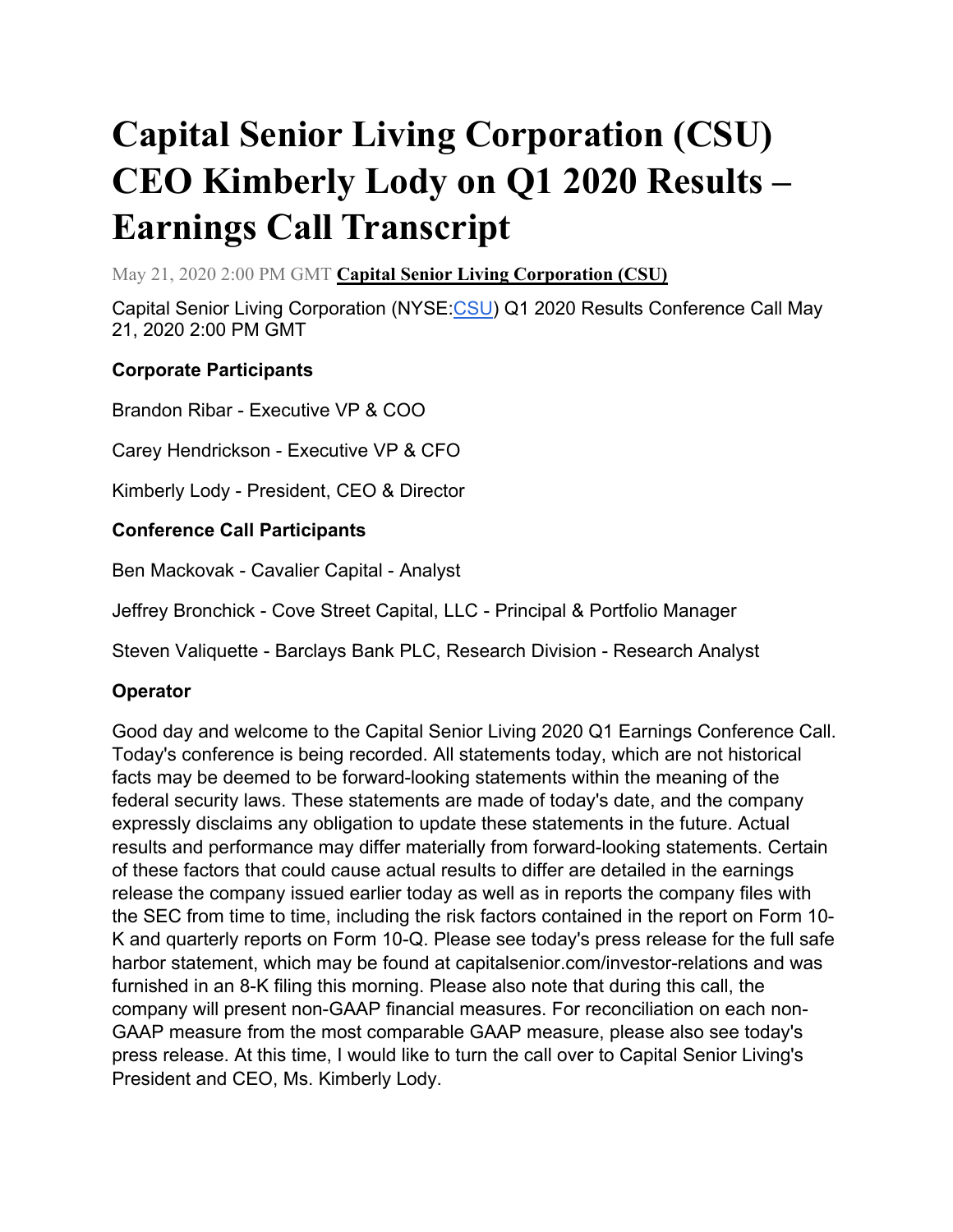#### **Kimberly Lody**

Thank you, and good morning to our shareholders, analysts, employees and other participants. Welcome to Capital Senior Living's First Quarter 2020 Earnings Call. Joining me for today's call is Carey Hendrickson, our Chief Financial Officer; and Brandon Ribar, our Chief Operating Officer. I appreciate you joining us today, particularly during this uncertain time, and I hope that you and your families remain safe and healthy. Before getting into the quarter, let me begin by saying that I am so very proud of our 6,000-plus employees who have diligently cared for our residents' physical, cognitive and emotional well-being during the COVID-19 pandemic. While much of the world shut down in recent months, and we have faced escalating challenges and changes to our operating model on a 24/7 basis, our staff have been heroic in their response providing personalized care and comfort to the population most vulnerable to this highly contagious infection. I want to thank the entire Capital Senior Living team for their relentless passion and commitment to our business, our residents and to one another during this unprecedented time. At the onset of the pandemic, we swiftly expanded our existing comprehensive disease prevention protocols to include real-time best practices and guidance from federal, state and local authorities. We established a multidisciplinary task force that continues to serve as an around-the-clock emergency response team to support our communities and to help them understand and operationalize the various federal, state and local guidance on addressing COVID-19. The task force developed, delivered and reinforced training on COVID-19 prevention and mitigation protocols. They established innovative compensation and scheduling programs to address the unique staffing challenges presented by the pandemic. They developed and implemented checklists, protocols and 24/7 communications platforms to provide our communities easy access to operational and clinical support day and night. They spent long hours procuring, storing, distributing and managing our stock of masks, gowns, face shields, gloves, sanitizer, test kits and other critical supplies. Our Capital Senior Living team responded to a quickly evolving crisis in real-time in the face of changing government guidance and an evolving understanding of COVID-19. We believe we have operated carefully and responsibly across our portfolio of senior living communities, and we will continue to do so for the health and wellness of our residents and employees. Brandon will provide additional detail on our COVID-19 response. Turning to our first quarter 2020 operating results. I am encouraged by the progress made during the past 15 months to improve our operational performance while also addressing the company's financial foundation. My comments will focus on sequential comparisons of our 118 same-store communities, which includes 4 communities excluded from our reported results in 2019 and brought back online in 2020. It also excludes one community that was sold during the first quarter, and excludes 6 Healthpeak communities that were transitioned from triple-net leases to management agreements during the quarter. For the 118 communities, sequential occupancy declined 67 basis points from 80.6% in Q4 of 2019 to 79.9% in Q1 of 2020. The result of a decrease of 50 occupied units in independent living and a decrease of 26 occupied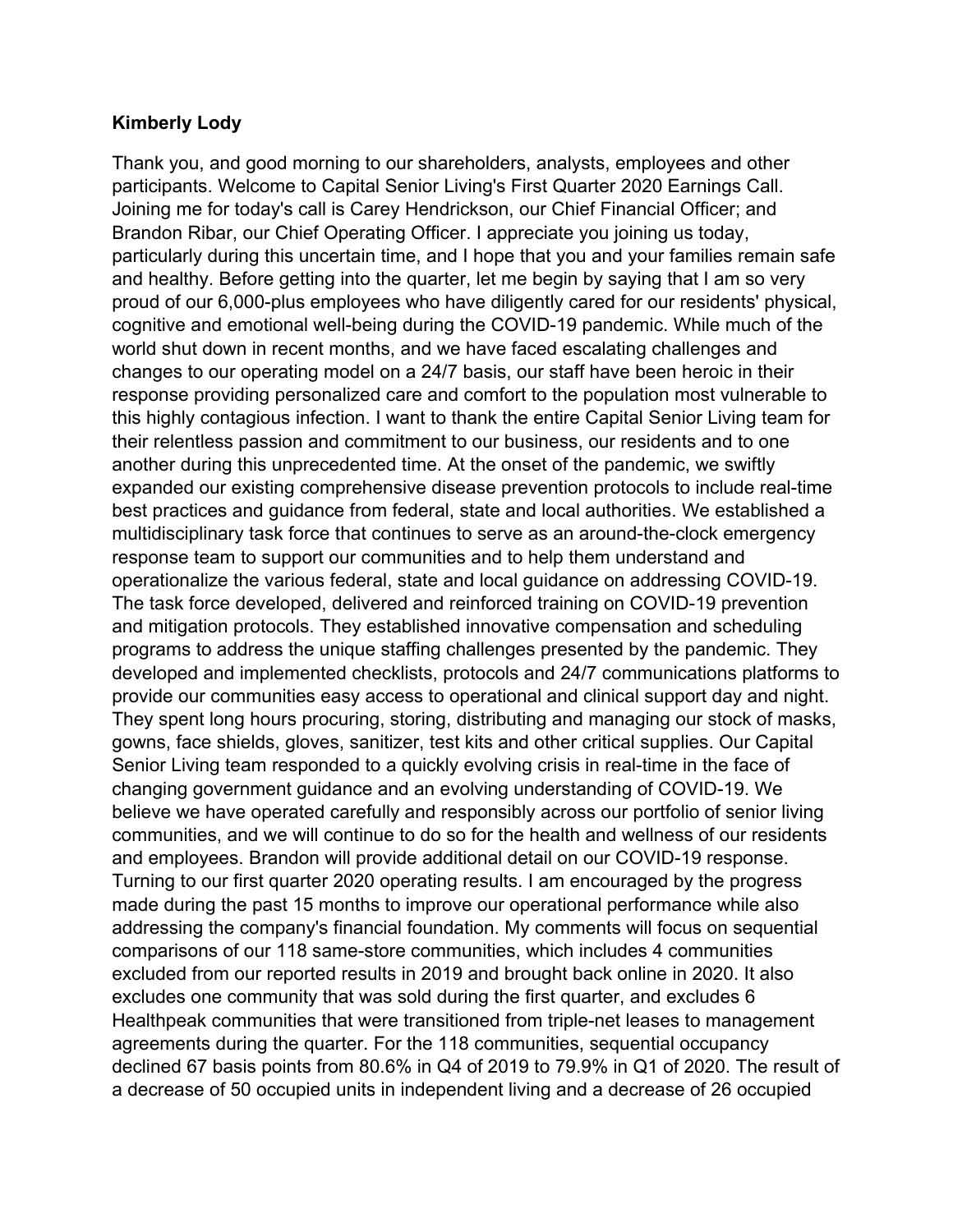units in assisted living or memory care. Q1 2020 revenue for the 118 communities was \$101.6 million compared to \$102.2 million in Q4 of 2019, a decline of 0.6%. Operating expenses were \$3.3 million or 4.5% lower in Q1 compared to Q4 2019, with improvements in nearly every cost category. Net operating income for these 118 communities increased \$2.7 million or 9.4% sequentially, and the NOI margin improved 290 basis points from 27.9% in the fourth quarter of 2019 to 30.8% in the first quarter of 2020. We still have more work to do, but we are pleased with this improved performance. To provide some context for the second quarter, of course, at this time, no one can predict the full extent and duration of the COVID pandemic nor its ongoing impact on the overall economy, our industry or our business. What I can share with you is that the impact to our business during the last 8 weeks has been very similar to the impact reported for our industry by various research houses and trade associations. April move-ins were 45% of the normal pre-COVID move-in volume and move-outs were about the same as in the pre-COVID months. For May, move in activity is improving compared to April. And through May 18, move-ins are approximately 62% of normalized volume in pre-COVID months. Turning for a moment to our balance sheet. As we announced back in March, during Q1, we were able to successfully reach mutually beneficial agreements with all of our landlords to reduce our short- and longterm lease liabilities. These lease terminations immediately reduced our rent and CapEx obligations by approximately \$1.8 million per month through the end of 2020. Annual cash flow will improve by approximately \$22 million when the transitions are complete. The related lease liabilities on our balance sheet, which were approximately \$253 million at December 31, 2019, were reduced to \$38.8 million at March 31, 2020, and will be eliminated by December 31 of this year. During the last earnings call, I mentioned that CFFO from the consolidated leased assets in the portfolio was approximately negative \$4 million or negative \$0.14 per share in the fourth quarter, while our owned portfolio of 79 communities delivered CFFO of approximately \$3 million or positive \$0.09 per share during the same period. During the first quarter of 2020, CFFO for the consolidated leased assets was approximately negative \$2 million or negative \$0.07 per share, while our owned portfolio of 79 communities delivered CFFO of approximately positive \$7 million or positive \$0.23 per share in the same period. The termination of the leases is a significant accomplishment and one that will be meaningfully accretive to the long-term performance of the company. To summarize, we delivered improving Q1 results that highlight progress the company is making to stabilize operations, strengthen our financial foundation and execute our turnaround strategy. While we are seeing positive developments take shape in our operating and financial performance, the COVID-19 pandemic's negative effects on the U.S. economy and our company's financial results will likely continue for the next several months. Despite these additional obstacles, I am confident in our team's ability to navigate the current environment with excellence and quickly resume our work to continue improving our operations and our financial foundation when market conditions stabilize. Now I'll turn the call over to Brandon to provide a detailed review of our operations.

#### **Brandon Ribar**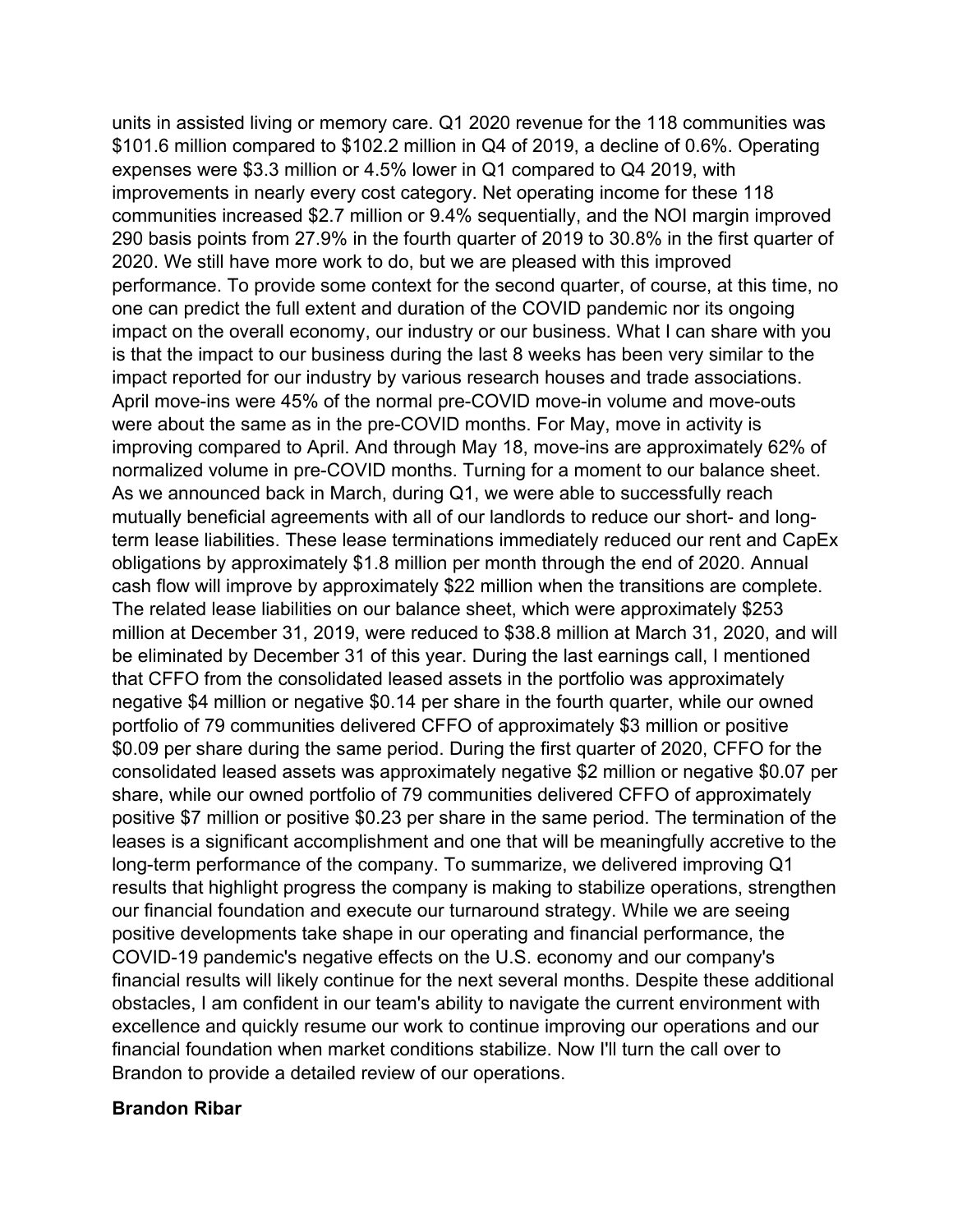Thank you, Kim, and good morning. While much has changed and evolved across the nation in the 7 weeks since we last provided an update on our business, the fundamental building blocks of our company remain the same. The strength, compassion and confidence of our local leadership teams and the frontline caregivers and employees across each of our communities continue as the foundation of CSL. While the impacts of COVID-19 on the country and senior living as a whole remain uncertain, I am confident in our ability to navigate this challenging time. Our Q1 operating results and ongoing leadership and employee retention metrics continue to support that confidence. I will briefly provide an overview of key operating metrics before providing updated information on COVID specific to our portfolio. Total employee turnover continues to trend favorably in the first 4 months of 2020, with a more than 10 percentage point decline year-over-year. Given the national employment landscape and the significant increase in candidate flow our communities have experienced, we are optimistic this trend will continue and also allow CSL to recruit talent from adjacent industries. Leadership stability continues to be strong with 91% of our executive directors retained through the first 4 months of the year and combined turnover of our key leadership roles in our communities, decreasing nearly 8 percentage points yearover-year through April. We continue to monitor the number of communities showing sequential quarterly improvement as an indicator of progress on our SING strategy, which began 1 year ago. Our results in Q1, as referenced by Kim, show significant progress across much of our portfolio in both revenue growth and an even stronger improvement in net operating income. Nearly half of our communities grew revenue quarter-over-quarter, and our occupancy numbers at the end of April remains stable. 90 of our 118 same-store communities, or 76%, increased net operating income from Q4 2019 to Q1 of 2020. These improvements resulted in the \$2.7 million or 9.4% increase in Q1. While the impacts of COVID on Q2 performance and beyond still remain uncertain, we continue to implement strong operating practices and protocols to responsibly manage business performance through these unprecedented times. From a clinical and operational perspective, our local teams have remained focused on the safety and needs of our residents throughout the pandemic. As a company, we have invested just over \$2 million in March, April and May to support and acknowledge the work of our incredible frontline employees, provide the appropriate personal protective equipment and maintain a safe and clean environment for our employees and residents. We continue our diligent approach to maintaining a safe and enjoyable environment for our residents and to consistently communicating with the thousands of loved ones with residents in our care. In terms of direct changes to our business, there have been significant operating impacts across each of our Capital Senior's communities. Due to the restrictions on visitors to senior living communities throughout March and April and the stay-at-home orders issued across the country, a significant reduction in the number of leads and tours occurred across the board. Consistent with the industry as a whole, CSL experienced a more than 40% drop in leads and tours and a nearly 55% drop in overall move-ins in April. At the same time, move-outs remained at levels consistent with prior months. On the supply front, the company purchased more than twice our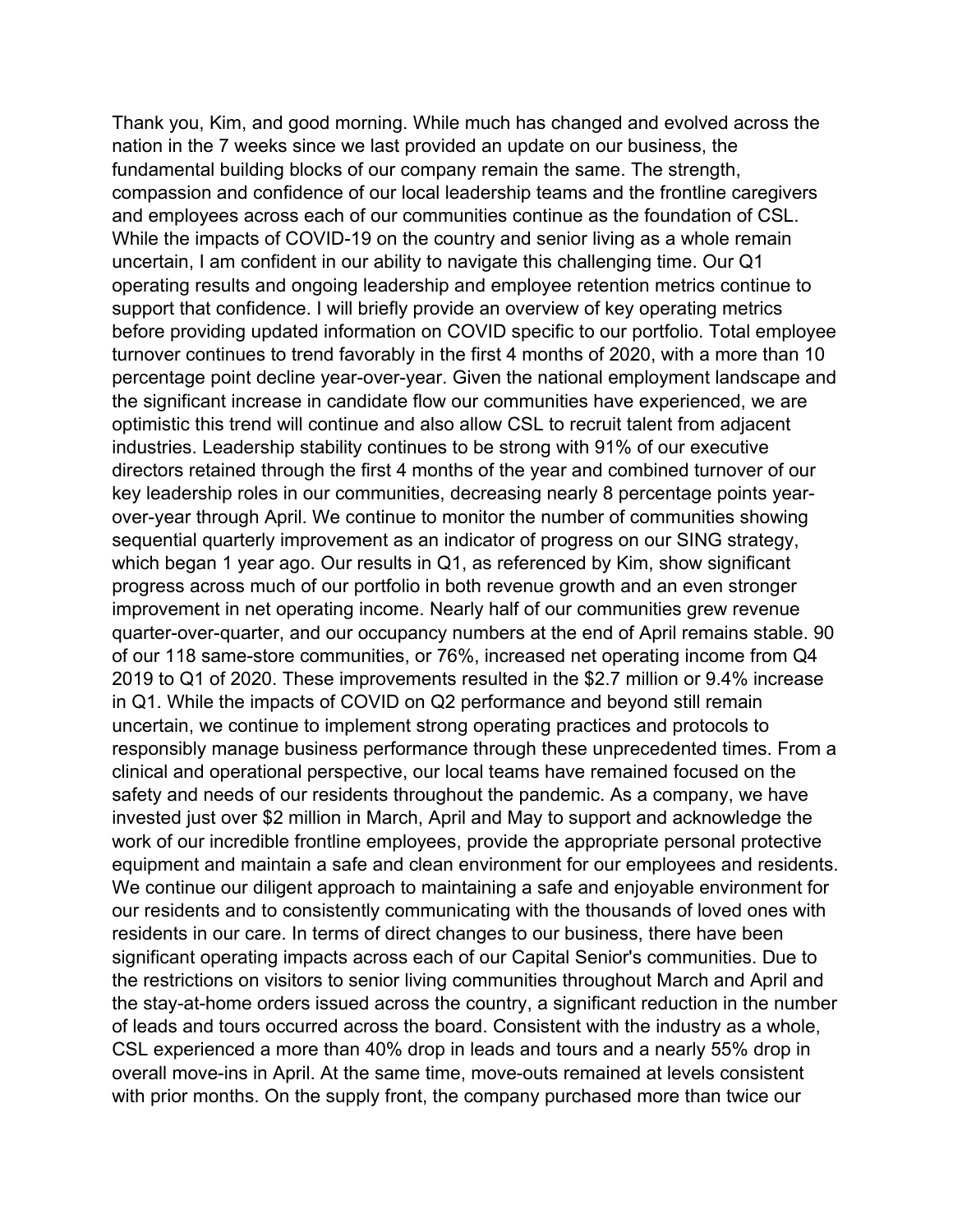monthly average of medical, nursing and food supplies. We expect these costs to continue through the second quarter as our communities continue with fully masked caregiving protocols, in-unit dining and additional safeguards to protect our residents. Third, all of our communities have shifted to in-unit dining throughout April and May, creating significant labor and supply demand to complete this change in our operating model. So briefly, where are we today from an operating perspective. All employees must wear masks at all times while working in our communities. We've restricted all visitors into communities to only include authorized medical personnel and emergency medical staff. Tours are limited to only the prospect and one family member in some communities and another completely restricted to virtual tours only. In early March, we established 7 regional supply hubs throughout the country to ensure communities have quick access to all PPE beyond their on-site stock, if needed. We continue weekly live video broadcast with all communities to discuss operational protocol changes, address all frequently asked questions, and provide guidance on the changing government landscape. We've created a micro site that houses materials created for managing all aspects of the business, including safety protocols, training videos, communication resources for family members, clinical and operational checklist and an index of all previously generated content related to managing in the COVID environment. And finally, we continue to conduct a daily survey with all communities to gather information on the real-time needs of our employees and residents. As of April 30, 136 total residents or just over 1% of our 10,217 residents had tested positive for COVID, impacting 12 of our communities or less than 10% of the portfolio. In May, we have seen continued stability with fewer communities impacted and declining incidents of positive test results across the company. We remain confident in our leadership teams across our individual communities and our regional team to navigate the alwayschanging environment and continue providing a safe and enjoyable environment for current and future residents. We've developed significant materials and processes to support our welcome strategy as states and our communities shift to a less-restrictive environment. At this point, however, we expect an additional 30 to 60 days before communities implement the reopening protocols. As Kim mentioned, we are optimistic that lead and tour levels in May will continue to trend significantly ahead of April, and June will show further improvement, assuming no significant changes in the national health landscape. We are so thankful for the daily commitment each of our employees makes to provide care and service to our residents and remain confident in our team to manage through this challenging environment. Now I'll turn the call over to Carey to provide a detailed review of our financials.

#### **Carey Hendrickson**

Thank you, Brandon. While COVID-19 will certainly impact our results in the coming weeks and months, we do not want to lose sight of the hard work put in by our operations team in the first quarter that resulted in improvements in our key metrics or the significant actions we took in the first quarter of 2020 to improve our financial position and provide us with a path to growth and long-term value creation. As Kim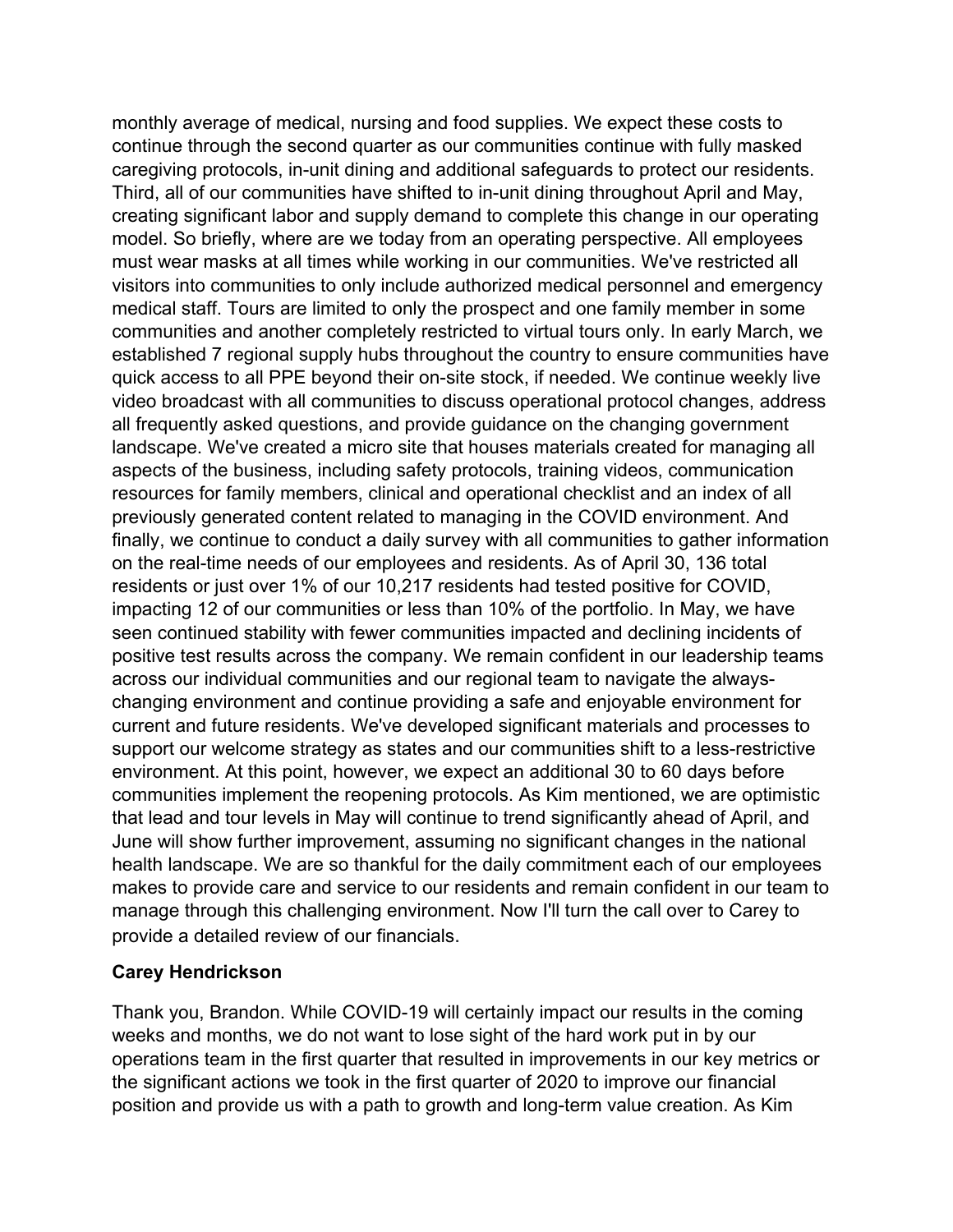noted, many of our key metrics improved in the first quarter on a sequential basis. Our net operating income increased \$2.7 million in the first quarter of 2020 over the fourth quarter of 2019. Our adjusted EBITDAR, excluding approximately \$300,000 of COVID-19 expenses, increased \$900,000 sequentially over the fourth quarter of 2019. And adjusted CFFO, excluding those COVID-19 expenses, increased \$1.8 million in the first quarter of 2020 over the fourth quarter of 2019. Very importantly, we reached agreements with all 3 of our REIT partners for the early termination of all of our leases by December 31, 2020, at the latest, through the release of our existing security deposits and our letters of credit with the respective REITs. And we'll see meaningful reductions in our rent payments until that time. When all of the lease terminations are complete, our cash flow will improve by approximately \$22 million on an annual basis. The related lease liabilities on our balance sheet which were approximately \$253 million at December 31, 2019, were reduced to \$38.8 million at March 31 and will be eliminated by December 31, 2020. This is a major step forward in the transformation of Capital Senior Living. We recorded a noncash gain of \$15.6 million in the lease transactions due in part to the release of a lending lease obligation related to a prior transaction. Because the maturity of most of our leases were shortened by 5 to 6 years, we reviewed the carrying value of our right-of-use assets on these communities. Due to the shorter time frame for recoverability and the impact of COVID-19 on these communities in the near term, we recorded a noncash impairment charge of \$36.5 million on our right-of-use assets and our associated property, plant and equipment related to those communities. Another outcome of the lease agreements was that 6 communities formerly leased from Healthpeak were converted to management agreements effective March 1. The original maturity dates for these communities were in 2025 and 2026. We recorded a \$6.2 million noncash loss related to this transaction due to the write-off of the right-of-use assets, lease liabilities and fixed assets associated with these 6 communities. We also disposed of a noncore community in the first quarter, resulting in net cash proceeds of \$6.9 million. The community contributed only a minimal amount of CFFO in 2019 and produced negative cash after capital expenditures. We recorded a \$7.4 million noncash loss on that transaction. Looking at our first quarter results, our total consolidated revenues in the first quarter were \$106.1 million, which compares to \$114.2 million on a reported basis in the first quarter of 2019. \$4.6 million of that difference was related to dispositions and conversions of assets since the first quarter of 2019, with the rest due to lower occupancy levels, partially offset by a 1.6% increase in rate. Financial occupancy for all communities was 80.0% in the first quarter, which was a decline of 310 basis points from the first quarter of 2019. Our operating expenses in the first quarter of 2020 were \$75.4 million, which is the same as they were in the first quarter of 2019. The first quarter of 2019, just like the revenues, included operating expenses related to the 4 communities that we've disposed of since that time and the 6 formerly leased communities that were converted to management agreements on March 1 of this year, and that totaled \$2.6 million. We also had \$1.2 million in business interruption credits, though, in the first quarter of 2019 related to the communities that we had that were impacted by Hurricane Harvey. And we did not have any business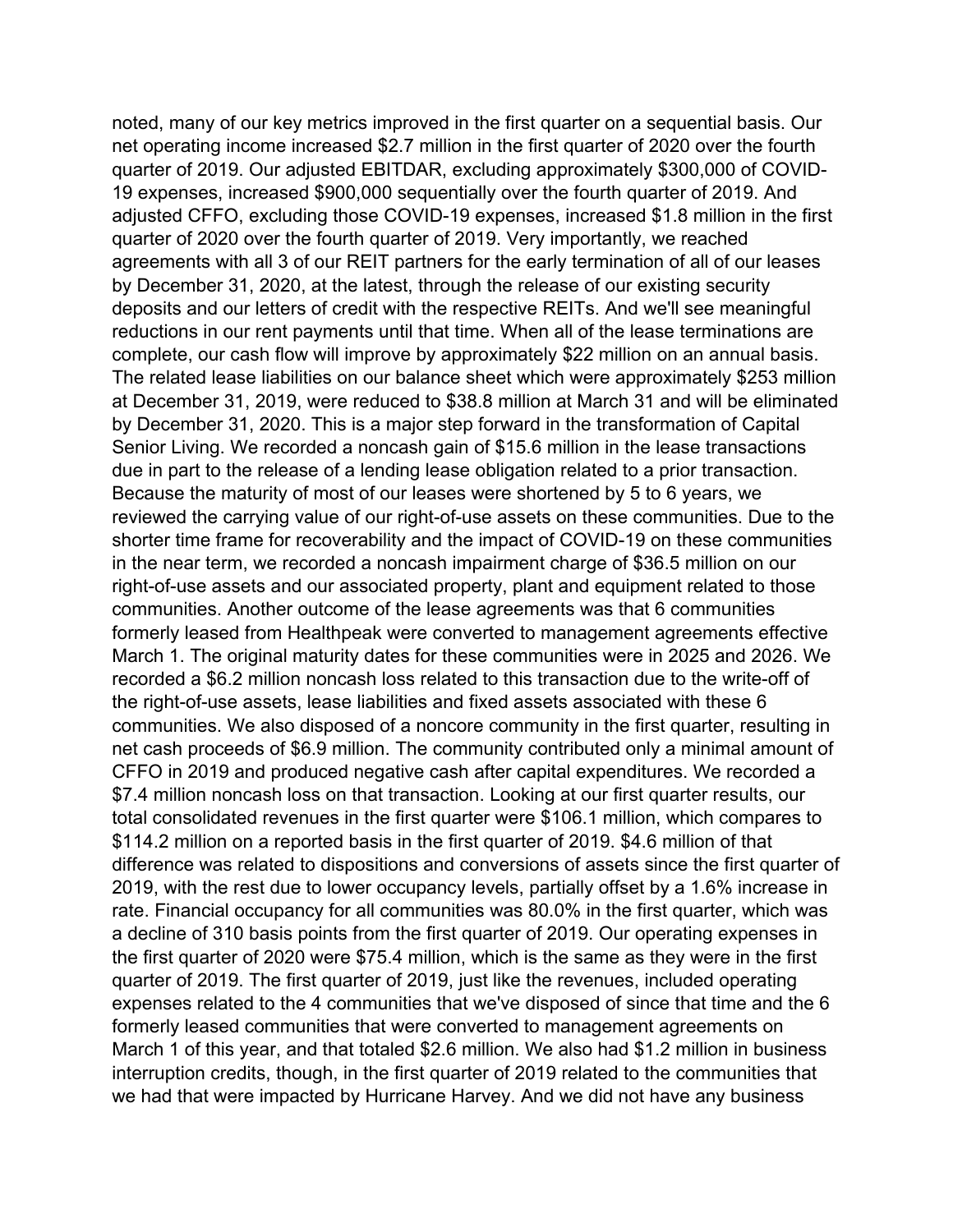interruption credits in the first quarter of 2020. Our general and administrative expenses for the first quarter of 2020 were \$6.7 million, which compares to \$7.6 million in the first quarter of 2019. Excluding transaction costs from both years, our G&A expense decreased \$600,000 in the first quarter of 2020 as compared to the first quarter of 2019 due to lower health care claims expense. G&A expense as a percentage of revenues was 4.9% in the first quarter of 2020, which is slightly lower than the 5.1% of revenues in the first quarter of 2019. Our adjusted EBITDAR was \$26.3 million in the first quarter of 2020 and was \$26.6 million excluding COVID-19 expenses. Adjusted CFFO was \$0.2 million in the first quarter of 2020 and was \$0.5 million excluding COVID-19 expenses. As I noted earlier, both adjusted EBITDAR and adjusted CFFO improved in the first quarter of 2020 as compared to the fourth quarter of 2019. Looking at our samecommunity results. Same-community revenues decreased 2.6% as compared to the first quarter of 2019. Same-community occupancy was 79.9% in the first quarter of 2020, and our average monthly rent increased 0.9% to \$3,772 in the first quarter of 2020 as compared to the first quarter of 2019. This is the first year-over-year increase that we've shown in same-community average rent since the second quarter of 2019. So we were happy to see that. Same-community expenses in the first quarter of 2020 increased only 2.4% as compared to the first quarter of 2019. Our employee labor cost increased 5.9%, mostly due to unusually low labor costs in the first quarter of last year. And including contract labor, our total labor cost increased 5% as compared to the first quarter of 2019. Our food cost decreased 1% and our utilities decreased 5.5%. As I noted earlier and as Kim also mentioned, our same-community net operating income increased \$2.7 million in the first quarter of 2020 on a sequential basis from the fourth quarter of 2019 due to excellent cost management by our operations team. On a sequential basis, our same-community expenses decreased \$3.3 million or 4.5% in the first quarter of 2020 as compared to the first quarter of -- fourth quarter, excuse me, of 2019, with decreases in most categories including labor, food, advertisement and promotion, repairs and maintenance, service contracts and bad debt expense. Looking at the balance sheet. We ended the quarter with \$17.7 million of available cash. Including restricted cash, our cash balance was \$27.9 million at March 31, 2020. And we spent \$5.4 million on capital expenditures in the first quarter. Our mortgage debt balance at March 31, 2020, was \$923 million at a weighted average interest rate of 4.7%. The majority of our debt is at fixed interest rates, except for the 3 bridge loans that totaled to approximately \$82.9 million at March 31 and then \$50 million of long-term variable rate debt under our master credit facility with Fannie Mae. Our financial performance in the first quarter of 2020 was in line with or slightly better than our expectations, and we made continued progress on our transformation. Of course, the onset of COVID-19 has changed our perspective for the short-term, our new resident leads, visits and move-in activity declined significantly in April compared to typical levels, as Brandon noted. Our consolidated occupancy, excluding the noncore community that we sold in the first quarter, decreased from 79.8% for the month of March to 78.7% for the month of April, so a 110 basis point decrease. Revenue on the same basis decreased approximately \$500,000 from March to April. While it's still early,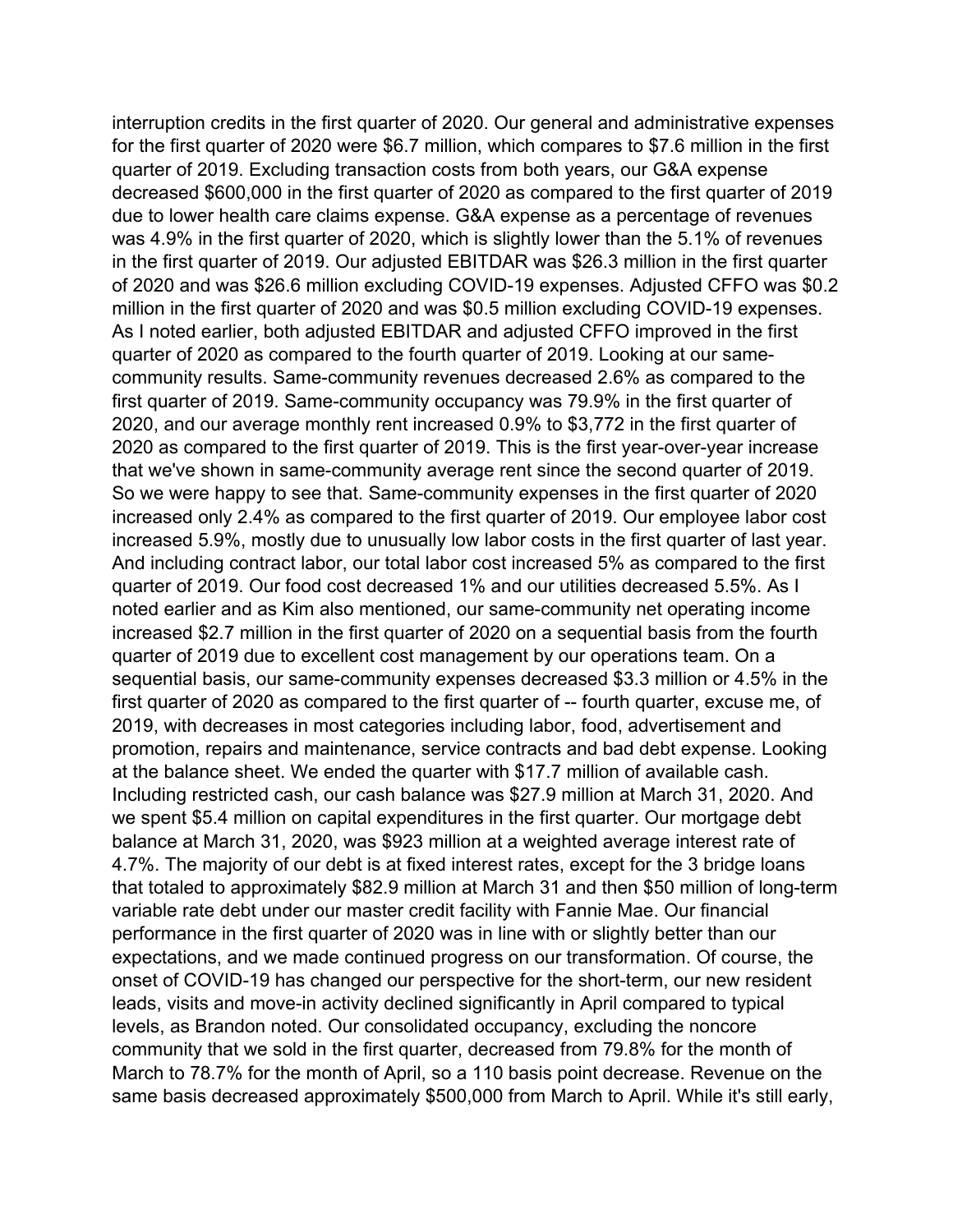Brandon noted that May move-in and move-outs are both trending better than April, but still we expect further deterioration of our occupancy and revenue resulting from fewer move-ins due to the impacts of COVID-19. On the expense side, as Brandon noted, we've also had increases in supplies cost, primarily related to personal protection equipment and paper goods required for en route dining as well as increases for labor in certain communities, specialized cleaning and disinfecting costs and testing of residents and employees. To mitigate the impact of the COVID-19-related expenditures, we've reduced spending on nonessential supplies, travel cost and certain other discretionary items, and we've suspended all noncritical capital expenditure projects. In April, we were able to offset most of the COVID-19 expense, but that may be difficult to sustain. The only governmental program available to us in the payroll tax deferral program under the CARES Act which we are utilizing is the payroll deferral program. This will allow us to defer the employer portion payroll taxes from April through December of 2020, which we estimate will accumulate to approximately \$7 million. One half of the deferred payroll taxes will be due by December 2021, with the other half due by December 2022. We've also entered into short-term debt forbearance agreements with certain of our lenders effective April 1, 2020, some of which will require repayment of forbearance over a 12 month period following the end of the forbearance period. Lastly, in our earnings release, we stated that conditions created by the COVID-19 impact on our 2020 revenues and operating expenses as well as the unknown duration of the pandemic required us to recognize a going concern issue. We've already taken actions to improve our liquidity position and address uncertainty about our ability to continue to going concern, and we're evaluating additional actions. We will continue to execute on our 3 year operational turnaround plan that we initiated in the first quarter of 2019, which, as we've discussed today, resulted in improved operating results in the first quarter of 2020. And we expect our turnaround plan to continue to produce incremental profitability improvements. We've implemented additional proactive spending reductions, including reduced discretionary spending and lower capital spending. As we've described, we took measures in the first quarter of 2020 to exit underperforming leases, which will benefit our operating results with reduced rent payments through December 2020 and will eliminate all rent payments begin January 2021. We're evaluating the opportunity to sell certain communities that could provide net cash proceeds. As I mentioned, we've entered into short-term debt forbearance agreements with certain of our lenders, and we are utilizing the CARES Act payroll tax deferral program to delay payment of the employer portion of payroll taxes from April through December. And we're evaluating other possible debt and capital options. As a result of the actions we've already taken, we expect to generate positive cash flow in the second quarter. While the current environment is challenging, we remain confident that the steps we've taken over the past 15 months, and specifically in the first quarter of this year, will improve our financial position and provide a path to growth and long-term value creation. We're working diligently to build a company that will have a consistent, high-quality product across its portfolio, and we know the hard work that we've done and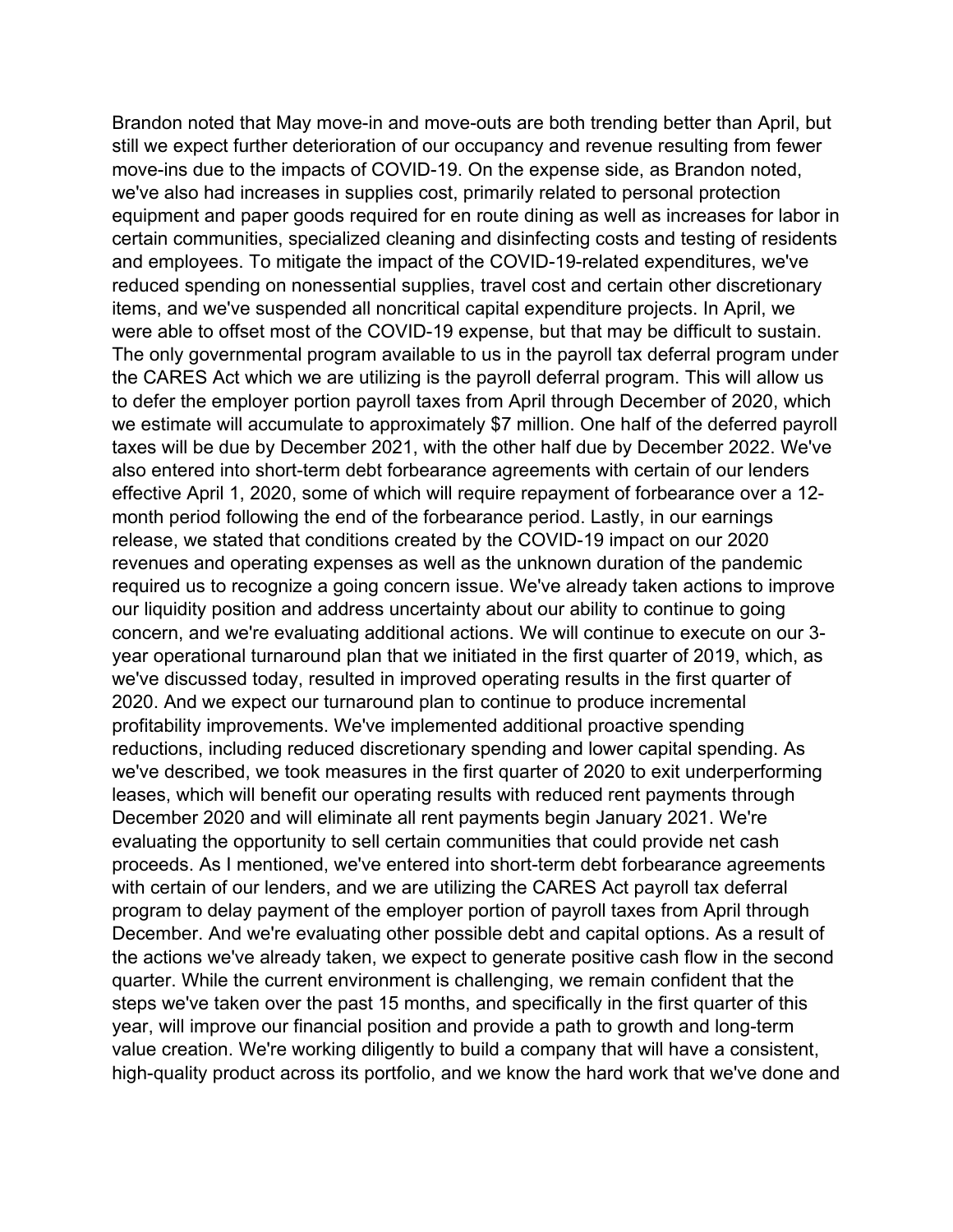are continuing to do will serve us well through the current challenge and as we emerge from the COVID-19 crisis. Now I'll turn it back over to Kim.

## **Kimberly Lody**

Thank you, Carey. As states reopen, we too will welcome families, friends and visitors back to our communities as soon as we are confident that it is safe and responsible to do so. In the meantime, we remain steadfastly committed to providing high-quality care and services to our beloved seniors. And we know that our services are needed now more than ever as many senior citizens have had to face the pandemic alone from their homes. The foundation we put in place during 2019 has served us well during these difficult times. And we continue to believe our strategy of stabilize, invest, nurture and grow will drive long-term value for all of our stakeholders. I'll now open the lines for questions. Operator, if you would please open the line?

### **Questions and Answers**

We will now take our first question from Steven Valiquette from Barclays.

## **Steven Valiquette**

Just want to unpack a little bit some of the operating expense trends. You mentioned that the same-store expenses increased 2.4% year-over-year, but that there were some material improvements sequentially versus the fourth quarter. And I guess, I'm curious to hear more about the operating expense growth trends for the rest of 2020. I guess, excluding COVID-19 expenses and just in light of that exclusion of \$0.3 million of expenses in 1Q '20, is there any range you're able to provide for the full year on the amount of COVID-19 expenses that you may potentially exclude in relation to the adjusted EBITDAR?

## **Carey Hendrickson**

Kim, I'll start with this and then if you and Brandon want to add something, you can. Steve, as you know, we did not provide guidance. So, I can't really speak about what we think our full year expenses are going to look like from an operating perspective. I will say that we do expect to continue to have very solid cost management through the rest of the year. COVID-19, it's really -- in talking about how much that will be that we would adjust out of EBITDAR, it's so difficult to predict that because we just don't know the extent or duration of COVID-19, how long it's going to last and where it's going to be. And so, it's really -- I'm really unable to project at this point. And then as part of that uncertainty is part of what feeds into our projection for the rest of the year overall. Brandon, Kim, anything you'd add?

## **Kimberly Lody**

Yes, I'll add. The operations team has done a fantastic job of really controlling and maintaining the operating costs during this period. And that's why we were able to really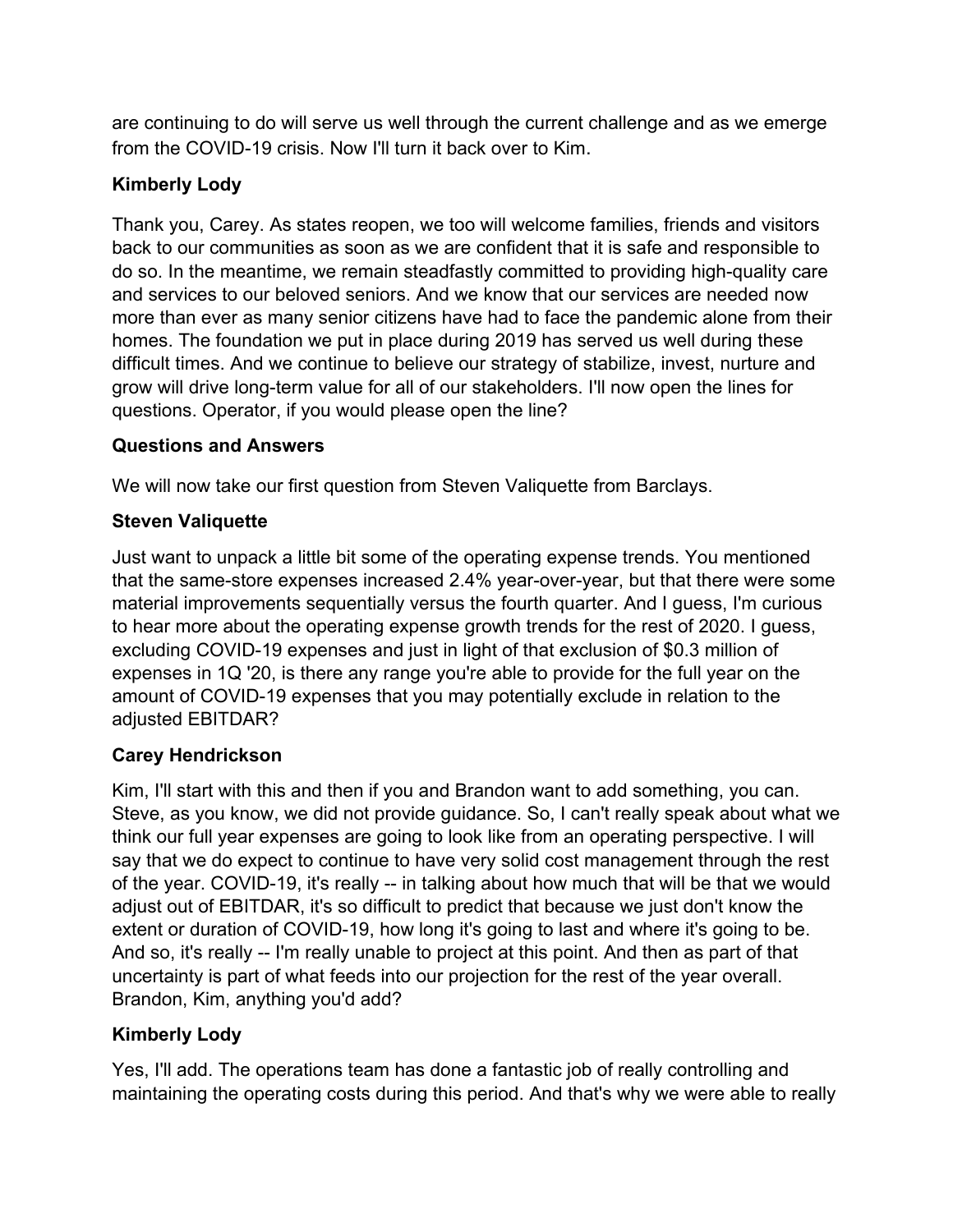offset most of the incremental COVID-19 expenses incurred during the first quarter by some of the actions that the operations team made in becoming more efficient in the communities. As we look forward, like Carey said, the duration and the severity of the pandemic certainly creates uncertainty about what we may need to do on the cost side of things. I think the things that are in our favor are, we are very solid in our supplies on PPE and all of the other sterilization and gloves and so on -- masks and gowns, et cetera. We are solidly stocked there. So, we don't expect to have tremendous incremental expense on those items. And one of the headwinds of the overall industry coming into the pandemic was the labor market. It's very difficult to find people to work in senior living because they had so many other options out there. And we've seen a tremendous change in that as well. We have many more people available to us. And we have, I think, done a great job in the operations area of making sure people know about the opportunities to work with us and to do that at a reasonable rate. We have implemented some hero pay type programs across the portfolio, where we've needed to do that to address some unique staffing challenges. But overall, we feel good about our ability to maintain reasonable labor costs as well as the overall supply cost. Brandon, anything you would add to that?

### **Brandon Ribar**

Just a couple things that I would add quickly would be the continued sequential decrease in the use of -- in the cost of contract labor. In the portfolio, we did see contract go down again in Q1 versus Q4. So, we're managing that very closely. And then I would just say is that related to the additional purchases and supply requirement in preparation for COVID, we were able with very good partners to purchase those at a consistent level price-wise as we had previously. So, we did not experience having to overpay for any additional supplies that we were purchasing. And we did have in place good par and stock levels in our communities to start with. So, I think those both contributed as well.

#### **Steven Valiquette**

Okay. Great. One other quick one just on the short-term debt forbearance agreements that you entered into. I'm not sure if you gave the total dollar amount of payment that will be impacted by the agreements that you entered into, if you have that number. And also, do you think what you've entered into will be sufficient that there won't be any additional agreements? Or is there still opportunity or optionality for additional agreements going forward?

## **Carey Hendrickson**

Steve, this is Carey. I'll start and Kim I'll let you add in, if you'd like to. But it's difficult to really say exactly how much the debt forbearance is going to be. There are some of them -- some of the debt forbearance agreements have cash remittance provisions in them that are related to -- if a community produces cash after -- since they didn't make the debt payment, then some of that cash is remitted back to the lender. So it's difficult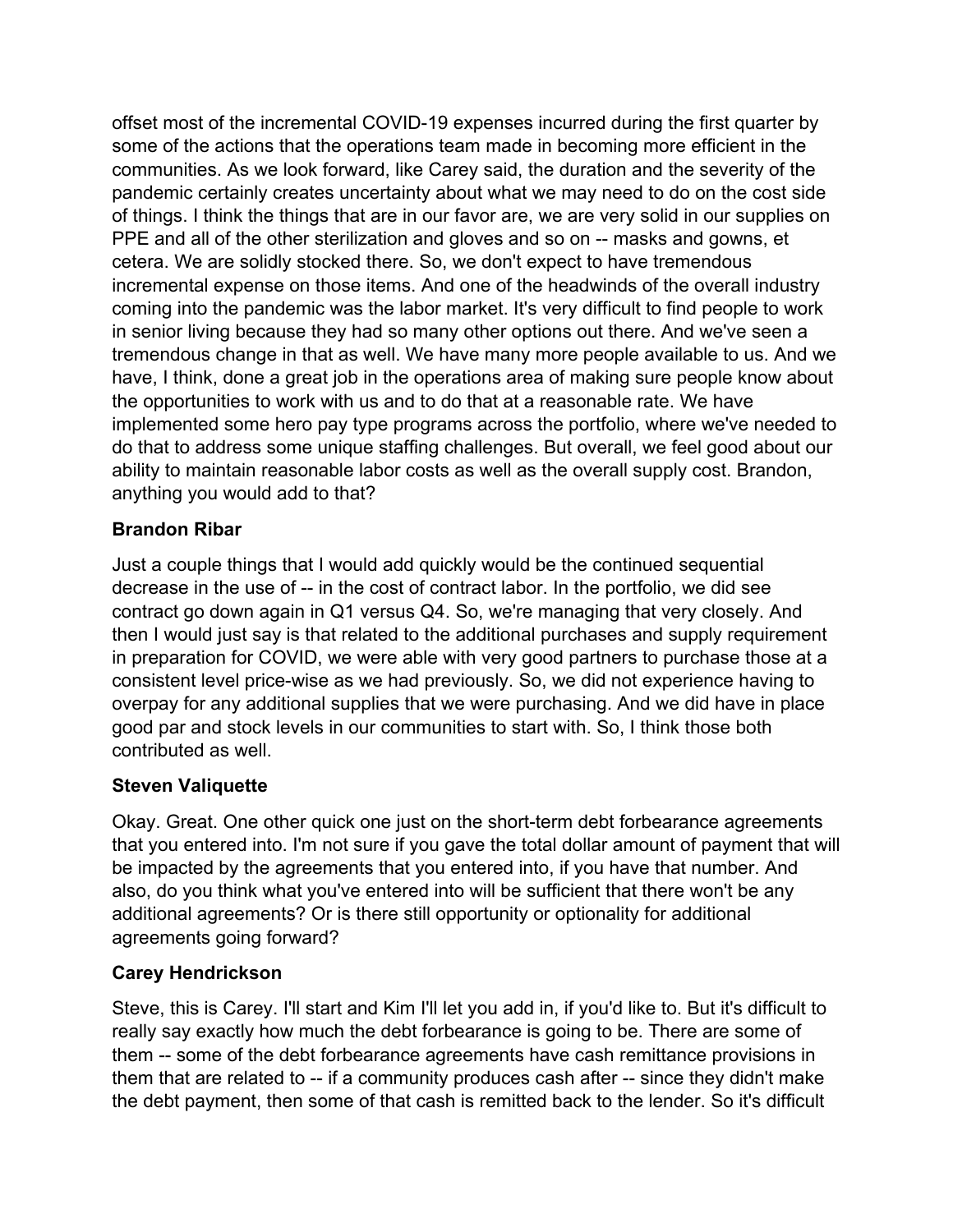to predict because it's going to depend on, again, how -- what the extent and duration is of COVID-19 on the particular communities on which we're receiving debt forbearance. But that said, it's significant and it's sufficient enough from that and the other actions we've taken that we are able to produce positive cash flow in the second quarter. As far as additional agreements, we are -- we do expect to continue to have conversations with our lenders about additional relief as needed. Kim, anything you would add to that?

## **Kimberly Lody**

No, I think you covered it all, Carey. Thanks.

### **Operator**

We will now take our next question from Jack Bronchick from Cove Street Capital.

#### **Jeffrey Bronchick**

And I would just like to say which I've never said on a call. I'd like to thank you guys, the management team for your service because what a freaking mess. And this makes a hard job even harder. So that said, a quick question, Carey. So is the COVID adjustment for the press release or is that actually the norm for what's being incorporated into the new lending agreements in forbearance?

#### **Carey Hendrickson**

I'm not sure I understand the distinction there.

#### **Jeffrey Bronchick**

In other words, we have COVID expenses and you put it in the press release and adjust numbers, but are the banks -- is that part of a bank agreement that they too are amending any sort of covenants or things they have for that expense?

#### **Carey Hendrickson**

No, no, it's not related to that. That's just, we wanted to break it out so that investors could see how much those COVID expenses are. And so, we'll do that going forward through this pandemic

#### **Jeffrey Bronchick**

So, the -- hold it. The bank won't accept it, but you're putting it in the press release so that everyone else accepts it? Exactly. I don't think you should do that. I'm just saying. And my next question really would be -- and this is for Kimberly. And again, pardon my first statement. I didn't see anything in the press release or anything about the Board of Directors waiving their cash fees. And I'd like to understand why not given that this Board -- and I'm sorry you were part of this, but this Board has mangled every strategic opportunity over years that enabled us to be in a lousy position for lousy things like this. And I don't -- I'd like you to comment, as a member of the Board of -- why they don't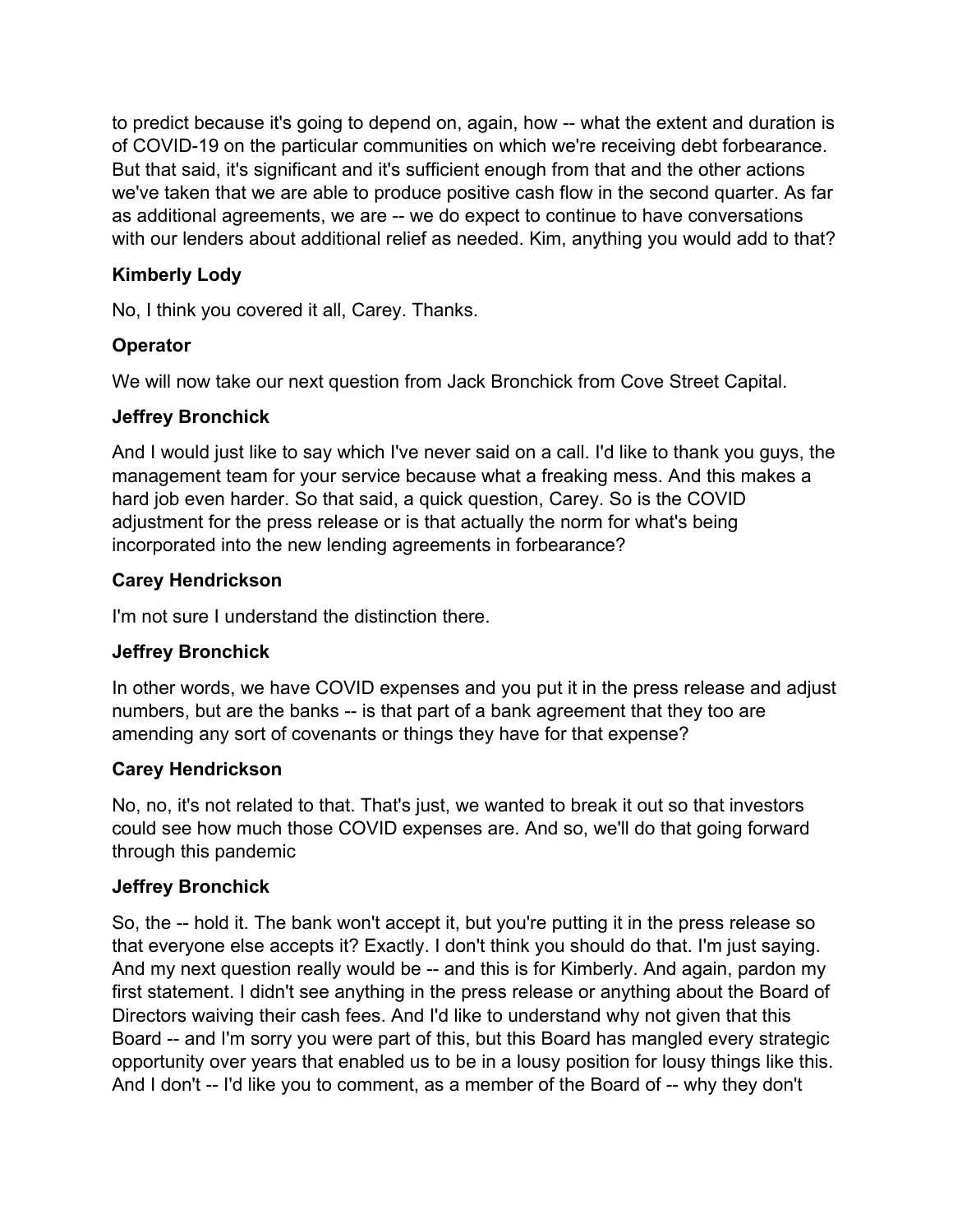have any -- or there's no sense that they should too should be waiving their cash fees in -- at a crucial time for the company.

### **Kimberly Lody**

Yes. Great question, Jeff. Thank you for that. And the Board is waiving their fees. Our Board has actually been deferring their compensation since late last year. I believe that began in November. And they continue that. They are taking no cash compensation nor were there any stock award grants this year to the Board.

#### **Jeffrey Bronchick**

I missed that. My apologies.

#### **Operator**

We will now take our next question from Ben Mackovak from Cavalier Capital.

### **Ben Mackovak**

I can only imagine how stressful the last few months have been. So I do appreciate all that you've been through. Can you just remind us on the debt maturities that are coming up? It was a little unclear from the press release. And then my second question is, was there anything unique about the Merrillville community? I guess the sale price was lower than I thought it would have been

#### **Carey Hendrickson**

Sure. This is Carey. From a debt maturity standpoint, the first debt that we have coming due is in the fourth quarter of 2021. That's some of the bridge loans that we have that are smaller in amounts. And then we have -- the first fixed rate debt we have coming is in 2022. So, it's a little ways out. We have time for the recovery to -- U.S. economy to recover and for our operations to recover from there. And remind me the second question, I'm sorry.

#### **Ben Mackovak**

The Merrillville community, was there anything unique to it?

#### **Carey Hendrickson**

Merrillville, Indiana?

## **Ben Mackovak**

Yes, in Indiana, yes. Was there anything unique to it that resulted in that purchase price?

## **Carey Hendrickson**